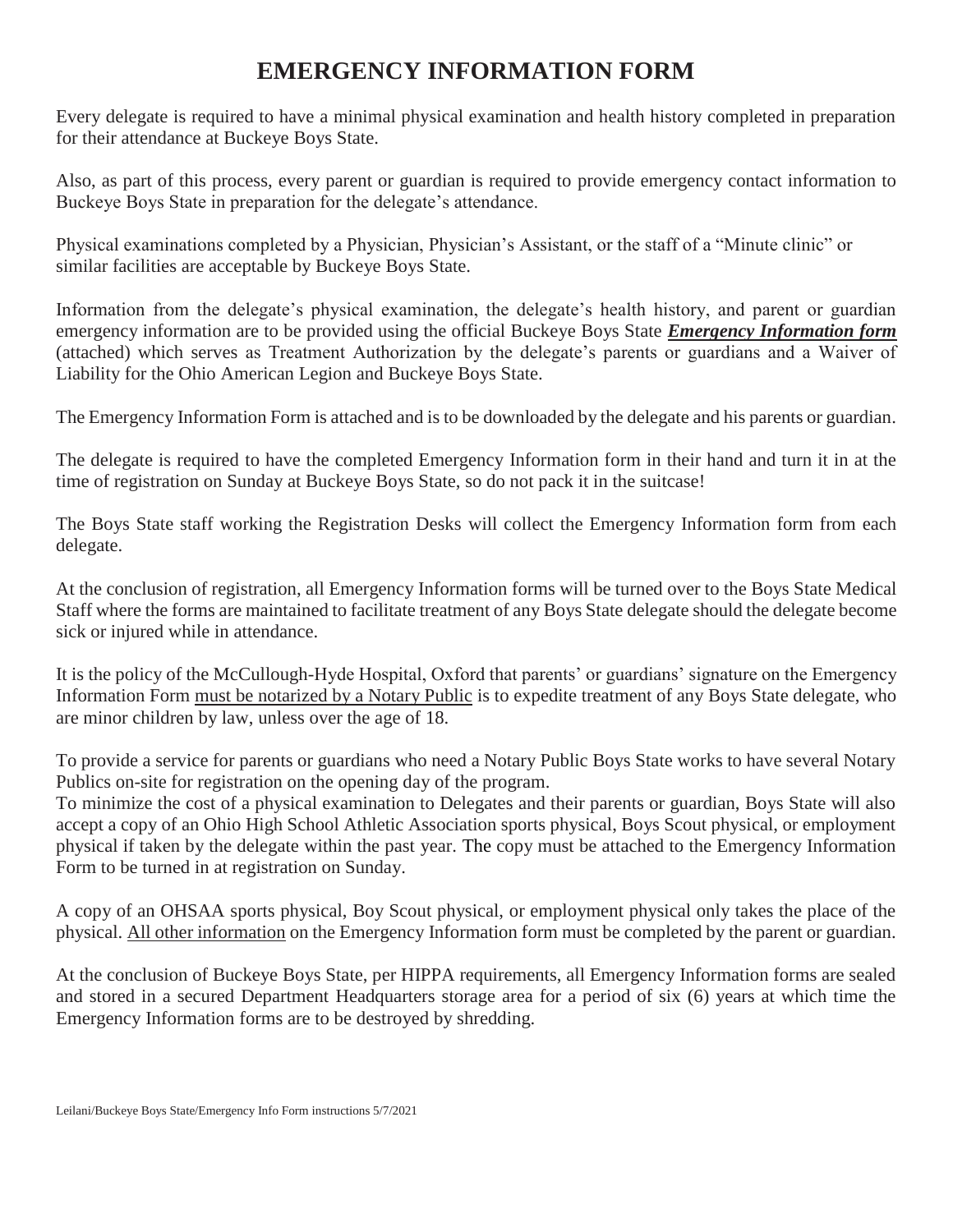

*American Legion Buckeye Boys State and McCullough - Hyde Hospital Emergency Information Form*

## **IMPORTANT! This form will be collected at Registration. A licensed practitioner (MD, DO, NP, PA) must complete the health exam portion.**

| Name of Parent or Guardian Name of Parent or Guardian                                                                                                                                                                                 |                                                                                         |  |  |  |  |
|---------------------------------------------------------------------------------------------------------------------------------------------------------------------------------------------------------------------------------------|-----------------------------------------------------------------------------------------|--|--|--|--|
|                                                                                                                                                                                                                                       |                                                                                         |  |  |  |  |
|                                                                                                                                                                                                                                       | Parent or Guardian Phone - Home (2000) Business (2000)                                  |  |  |  |  |
| In case of emergency:                                                                                                                                                                                                                 |                                                                                         |  |  |  |  |
|                                                                                                                                                                                                                                       |                                                                                         |  |  |  |  |
|                                                                                                                                                                                                                                       |                                                                                         |  |  |  |  |
|                                                                                                                                                                                                                                       |                                                                                         |  |  |  |  |
|                                                                                                                                                                                                                                       |                                                                                         |  |  |  |  |
|                                                                                                                                                                                                                                       |                                                                                         |  |  |  |  |
|                                                                                                                                                                                                                                       |                                                                                         |  |  |  |  |
|                                                                                                                                                                                                                                       | Policyholder's SSN#: Policyholder's Birth Date: ________________________________        |  |  |  |  |
|                                                                                                                                                                                                                                       | Required Co-Pay:                                                                        |  |  |  |  |
| Physical Examination—To be completed by a licensed practitioner (MD, DO, NP, PA)                                                                                                                                                      |                                                                                         |  |  |  |  |
|                                                                                                                                                                                                                                       | Height_______Weight____Eyes___________Ears___________Nose____Throat ____________        |  |  |  |  |
| Heart                                                                                                                                                                                                                                 |                                                                                         |  |  |  |  |
|                                                                                                                                                                                                                                       |                                                                                         |  |  |  |  |
|                                                                                                                                                                                                                                       |                                                                                         |  |  |  |  |
|                                                                                                                                                                                                                                       |                                                                                         |  |  |  |  |
|                                                                                                                                                                                                                                       |                                                                                         |  |  |  |  |
|                                                                                                                                                                                                                                       |                                                                                         |  |  |  |  |
|                                                                                                                                                                                                                                       |                                                                                         |  |  |  |  |
|                                                                                                                                                                                                                                       |                                                                                         |  |  |  |  |
|                                                                                                                                                                                                                                       |                                                                                         |  |  |  |  |
|                                                                                                                                                                                                                                       |                                                                                         |  |  |  |  |
|                                                                                                                                                                                                                                       |                                                                                         |  |  |  |  |
| Medications with dosage and schedule (including OTC and Supplements                                                                                                                                                                   |                                                                                         |  |  |  |  |
|                                                                                                                                                                                                                                       |                                                                                         |  |  |  |  |
|                                                                                                                                                                                                                                       |                                                                                         |  |  |  |  |
| the contract of the contract of the contract of the contract of the contract of the contract of                                                                                                                                       |                                                                                         |  |  |  |  |
|                                                                                                                                                                                                                                       |                                                                                         |  |  |  |  |
|                                                                                                                                                                                                                                       |                                                                                         |  |  |  |  |
|                                                                                                                                                                                                                                       | Is there any reason why applicant should not be permitted to participate in the Buckeye |  |  |  |  |
| Boys State Program or why his participation should be limited? [ ] Yes [ ] No                                                                                                                                                         |                                                                                         |  |  |  |  |
| If so, what limitations apply?<br><u>Let</u> us a set of the set of the set of the set of the set of the set of the set of the set of the set of the set of the set of the set of the set of the set of the set of the set of the set |                                                                                         |  |  |  |  |
|                                                                                                                                                                                                                                       |                                                                                         |  |  |  |  |